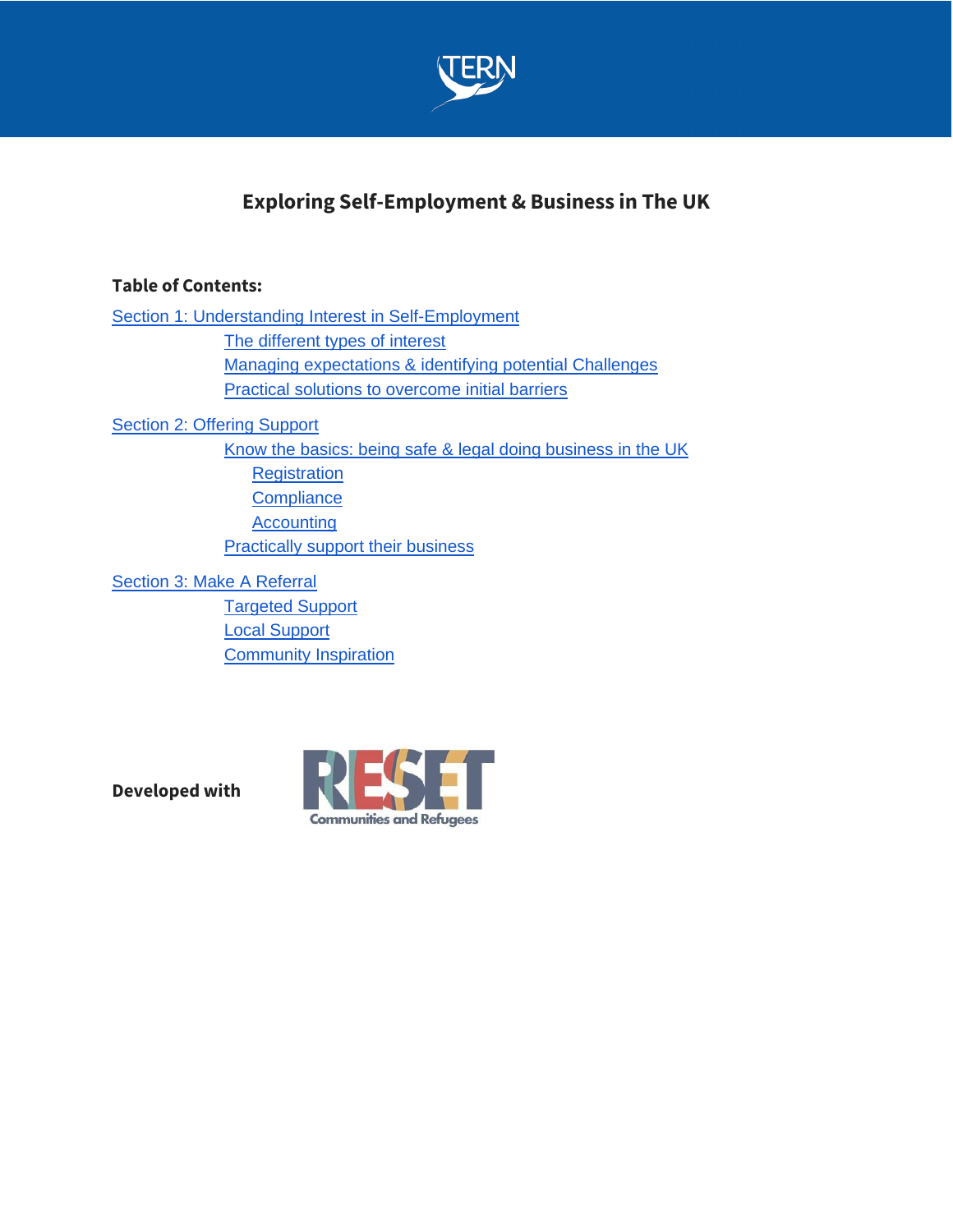

# <span id="page-1-0"></span>**Section 1: Understanding Interest in Self-Employment**

Research suggests that interest in self-employment & entrepreneurship in the refugee community is almost double that in the average UK population. As a result, it is highly likely that you will be supporting someone who has either started a business outside of the UK or is keen to explore selfemployment in the UK.

In this toolkit, we will offer you tips o[n offering effective support](#page-3-0) an[d making referrals](#page-6-0) to specialist organisations. However, to help identify the support and programmes that will be most suitable for any entrepreneurs you work with, it is important you understand their interest and commitment first.

# **The different types of interest**

Interest in self-employment can express itself in multiple ways, from an initial idea to experience of running a business in their country of origin. When a person you support expresses an interest in entrepreneurship take some time to understand how ready they are to start a business in the UK. That, in turn, will allow you to cater the support you offer to their needs and identify the next steps. Roughly we see three categories of entrepreneurs explore self-employment:

# **1. Curious**

Curious entrepreneurs may have a very early idea, but are primarily exploring livelihood options in the UK. This is a good time to connect them to programmes that encourage ideas and idea development. The focus should be on empowering them to make an informed decision by helping them do research and connecting them to resources to encourage and inform their interest. Examples of similar business models can be particularly powerful for curious entrepreneurs in understanding what is possible and wha[t success looks like.](#page-7-0)

### **2. Interested but not ready**

An interested but not ready entrepreneur may have previous experience of running a business outside of the UK or a relatively developed idea, but has made limited efforts to adapt their idea to the UK market and knows little to nothing about the practicalities of starting a business in the UK. The focus should be on making sure they have realistic expectations around what it means to start a business in the country. Often these entrepreneurs overestimate their readiness and think they could be trading quickly, unaware that it takes an average of 18 months to make a sustainable living from a new business idea. Here, again, a referral to a programme tha[t supports idea development](#page-7-0) as well as introducing **business** fundamentals could be helpful.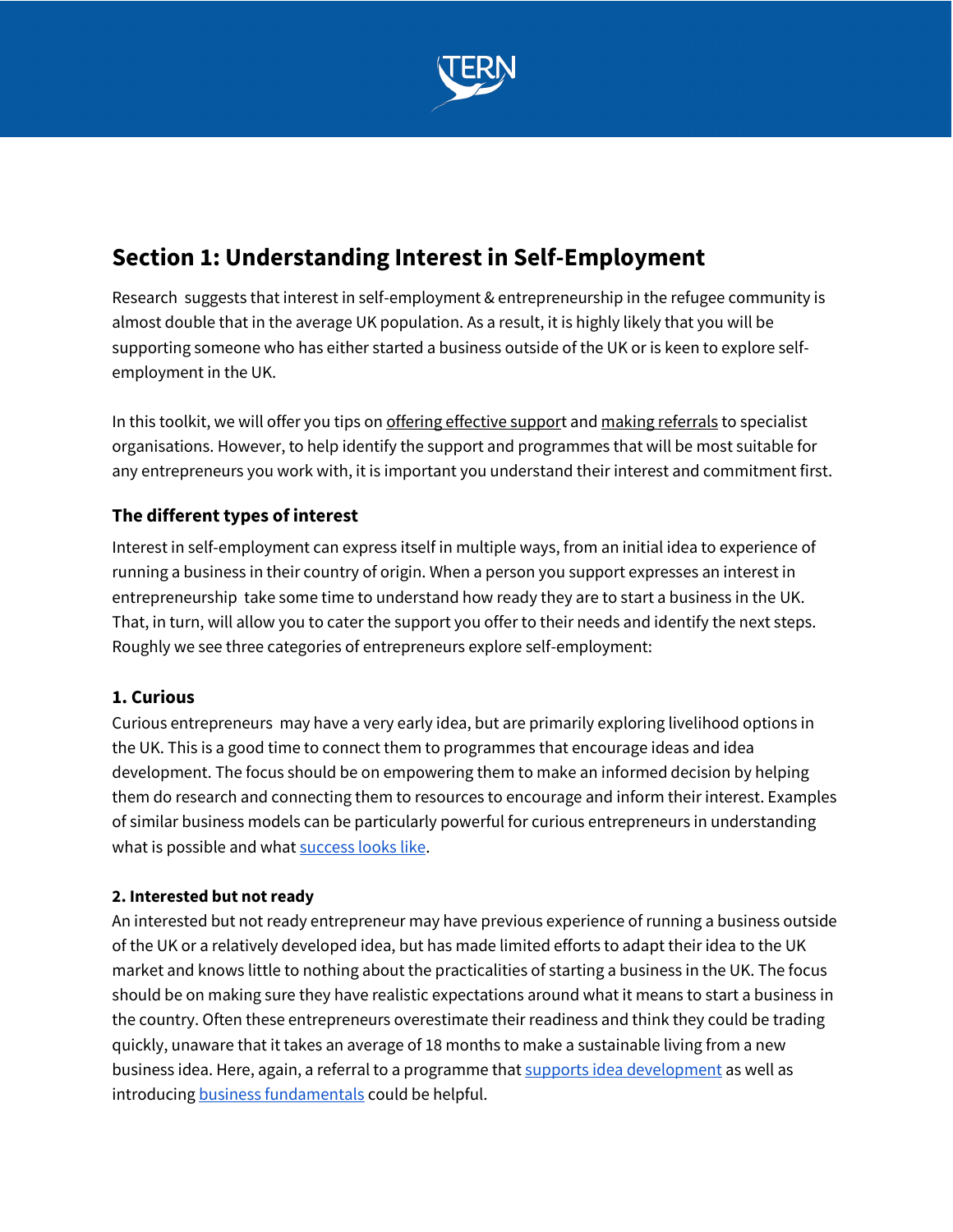

#### **3. Interested and ready**

An interested and ready entrepreneur is likely to have a clear and developed business plan, as well detailed knowledge about what is required to trade in the UK. The focus should be on registration, compliance and building the business assets needed to succeed. Professional support is almost certainly a necessity, particularly programmes focused on launching and sustaining new businesses.

### **Managing expectations & identifying potential Challenges**

In each of these categories, it is important entrepreneurs understand the challenges they may face in starting and are realistic about the costs and time commitment involved. Whilst there is support available to entrepreneurs at almost any stage of business development, a lack of realism about the process involved can significantly hold them back and even damage their livelihood. Similarly, if an entrepreneur shows a lack of openness to feedback and/or new ideas this should be a significant source of concern and self-employment may not be the right path for them.

### <span id="page-2-0"></span>**Practical solutions to overcome initial barriers**

If you are unsure on how to manage and correctly set these expectations, there are practical steps you can encourage them to take to get a realistic insight into their sector and idea.

- **1. Work experience:** even a single day of shadowing with a founder in the same industry as their idea can be a powerful platform to ground the entrepreneur in the realities of selfemployment. The more practical exposure an entrepreneur has to their industry in the UK, the stronger their business idea will be and the greater their chance of success.
- **2. Finding a co-founder:** there is clear evidence that businesses are more likely to succeed when started by co-founders. Encouraging an entrepreneur to reach out to potential business partners from the sector they want to start in is not just a great way to share the load and responsibility of starting a business, but also increase their chances of long-term success.

And lastly, as we tell all of our supporters, cautious optimism goes a long way! Even for ideas that are far from market, and entrepreneurs that are at a very early stage of understanding, encouraging them to explore their idea can be hugely empowering and transformative even without business success. It is worth reinforcing that the UK is a great place to start a business, that there is a lot of support for small businesses and plenty of business opportunities to take advantage of.

Hea[d here](#page-3-0) for a few tips on how to get the cautious part right!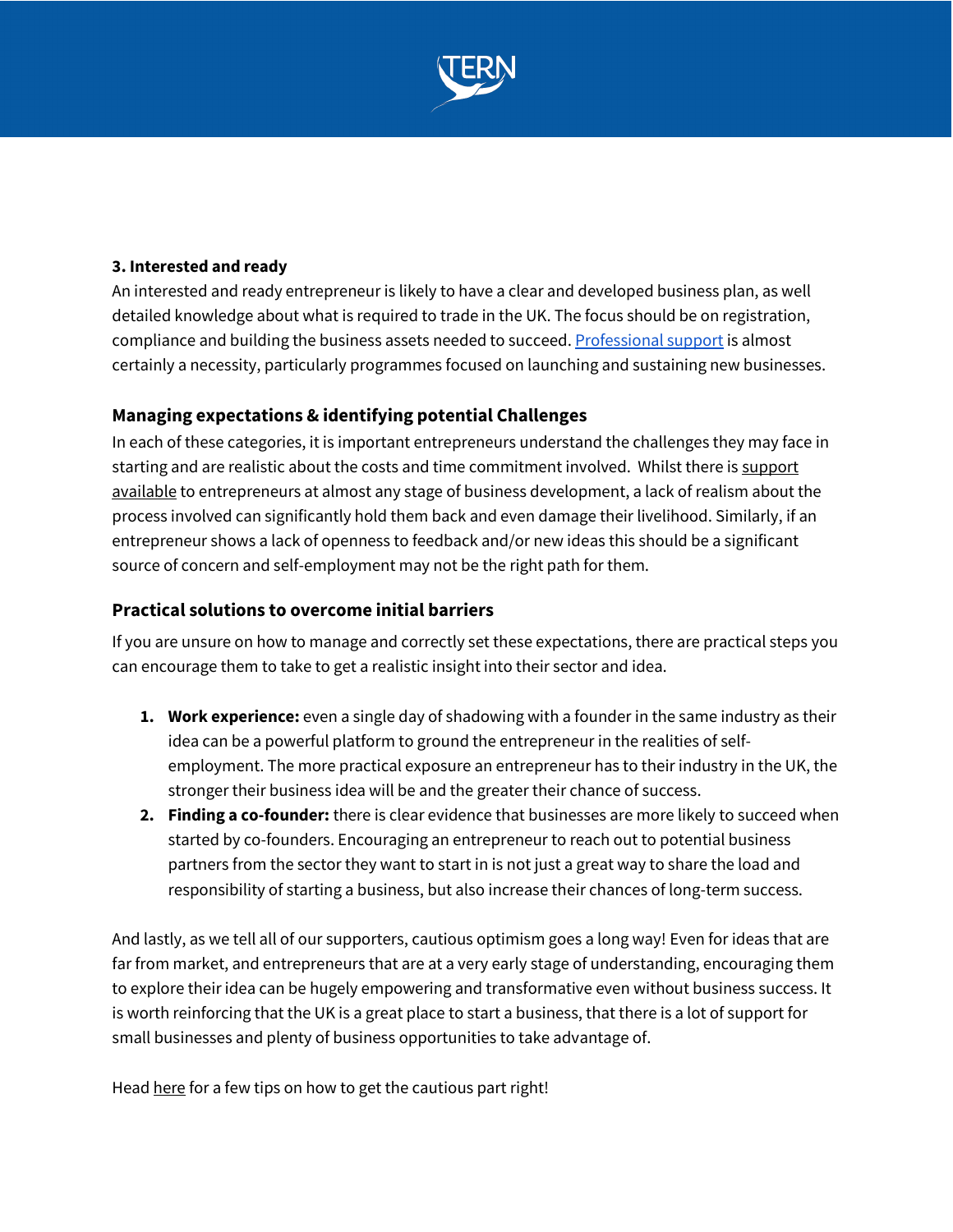

# <span id="page-3-0"></span>**Section 2: Offering Support**

<span id="page-3-1"></span>Supporting an entrepreneur in starting a business can be extremely rewarding, but it is also likely to be challenging. There will be many barriers along the way and it is unlikely to be a quick process - and one that doesn't end when they start trading! As a result, they are two key steps we would recommend taking right at the start:

- 1. Make a referral: do not be afraid to bring in professional support!
- 2. Know the basics: it's essential that any business activity is safe and legal

However, this does not mean there are no hands on ways you can support and accelerate their business development. Here we have outlined some additional practical ways to stay involved and move their business forward.

#### **Know the basics: being safe & legal doing business in the UK**

Setting up a business to trade safely & legally can be a headache, but it doesn't have to be. With all the information available to you online, it is important to be strategic so you find exactly the correct information you need.

The best resource to find sector specific information you need can be found at the City Business [Library,](https://www.cityoflondon.gov.uk/supporting-businesses/economic-research/city-business-library/city-business-library-membership) and their COBRA database. It is a great place to start your research and it is free to sign up. We also reference **TERN's Legal Toolkit** which is a great resource in understanding the different legal structures and what they mean.

These two resources have the majority of information you will need to know about registering a business and compliance the business must follow. We have given a brief overview of the key areas below, but remember unless you have experience you should not be taking on these steps with an entrepreneur alone. Making a referral should always be the first step!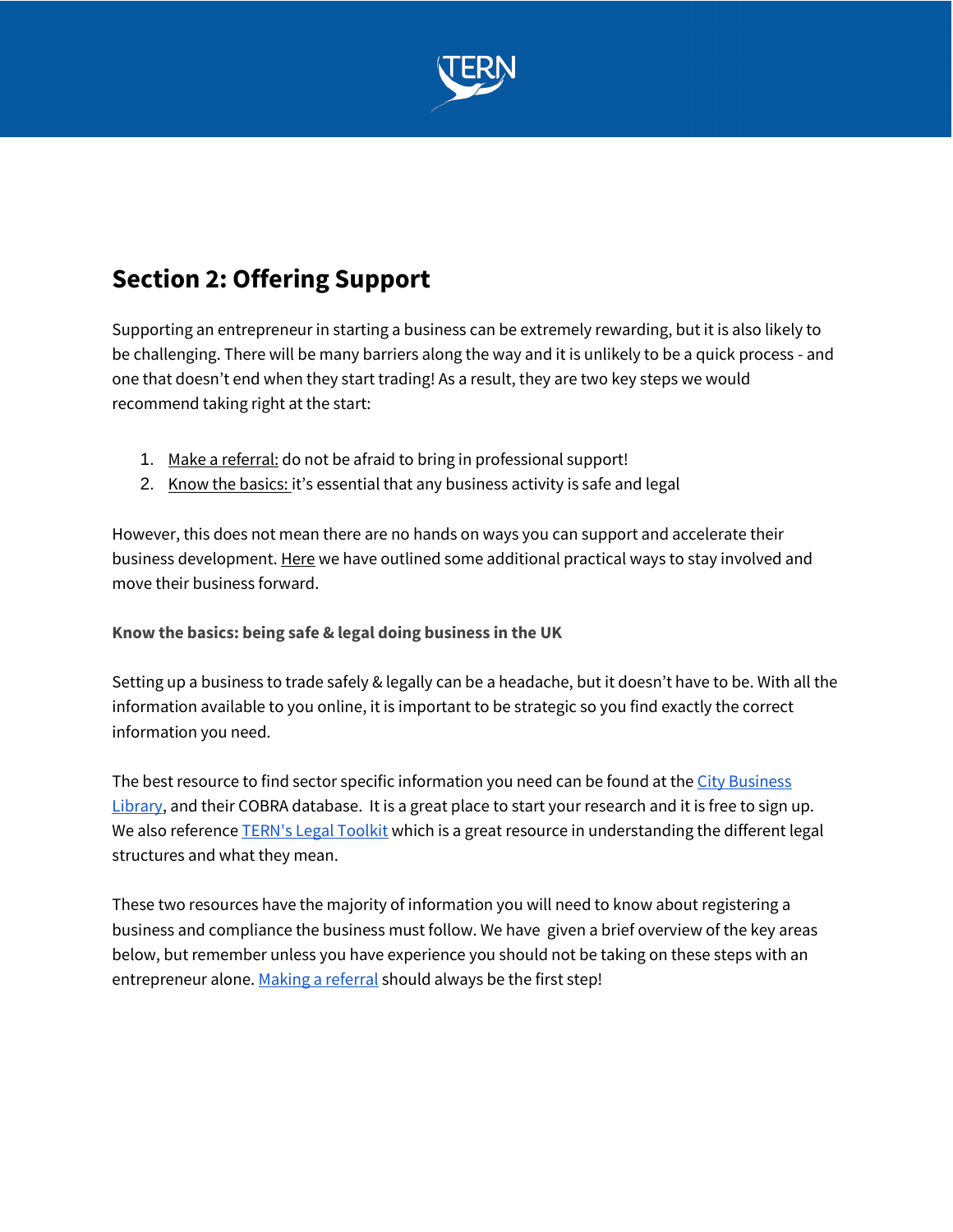

#### **Registration**

After an entrepreneur has an idea of their business they will need to decide on registration structure. It is likely that this will either be as a [Sole Trader,](https://www.gov.uk/set-up-sole-trader) or as a [Limited Company.](https://www.gov.uk/limited-company-formation) You can see an overview of the different structures and what's involved in each in TERN's Legal Toolkit [here.](https://www.notion.so/tern/TERN-Legal-Toolkit-f6f4f472bc9e4ebd83ab7126ae1c8b6b)

Once an entrepreneur has decided their registration entity, they will need to check if the name that they want for their business is available on the [Companies House Name availability Checker.](https://find-and-update.company-information.service.gov.uk/company-name-availability)

Finally, the entrepreneur will need to register. As a sole trader this means registering for **Self** [Assessment,](https://www.gov.uk/log-in-file-self-assessment-tax-return/register-if-youre-self-employed) as a limited company this means registering wit[h Companies House](https://www.gov.uk/limited-company-formation/register-your-company?step-by-step-nav=37e4c035-b25c-4289-b85c-c6d36d11a763) which costs just £12.

For entrepreneurs who have social impact at the heart of their business they may want to register as a [Social Enterprise](https://www.gov.uk/set-up-a-social-enterprise) or Charity, rather than a Limited Company. Again, have a look at [summary table](https://www.notion.so/tern/Overview-Table-of-Business-Structures-01d20f8ce78943118cb048d65df46df4) of business structures in TERN's Legal Toolkit for an overview of the differences.

The typical registration for a social enterprise is as a Community Interest Company (CIC), and it is £27 to register online with Companies House. If an entrepreneur wants to register a charity, they will need a board of trustees in place before doing so. More information on the steps to register a charity can be found here in th[e TERN Legal Toolkit](https://www.notion.so/tern/Charity-44146345e8a34107a54b4695a7f299fb) and on the [Government Website.](https://www.gov.uk/setting-up-charity)

#### **Compliance**

Businesses need to be compliant with UK law and industry standards to trade safely. They need to have the correct health and safety certificates, registration, and insurance.

Each industry has specific compliance regulations which you find on the government website for the [self-employed](https://www.gov.uk/browse/business) and the [COBRA library resource.](https://www.cityoflondon.gov.uk/supporting-businesses/economic-research/city-business-library/city-business-library-membership) It is essential that any entrepreneur takes time to establish what they need to trade safely in the UK. This is particularly important for food businesses, who need t[o register with their local authority](https://www.gov.uk/food-business-registration) to operate. It's free and you cannot be refused, but you need to register at least 28 days before you start trading.

It is also important entrepreneurs secure business insurance before they start trading to mitigate any potential risks. You can see a summary of the most common types of insurance to consider [here.](https://www.cityoflondon.gov.uk/supporting-businesses/economic-research/city-business-library/city-business-library-membership)

#### **Accounting**

Businesses need to pay tax, most commonly as income tax for those registered as sole traders or as corporation tax for those registered as limited companies. For all types of tax, it is important to keep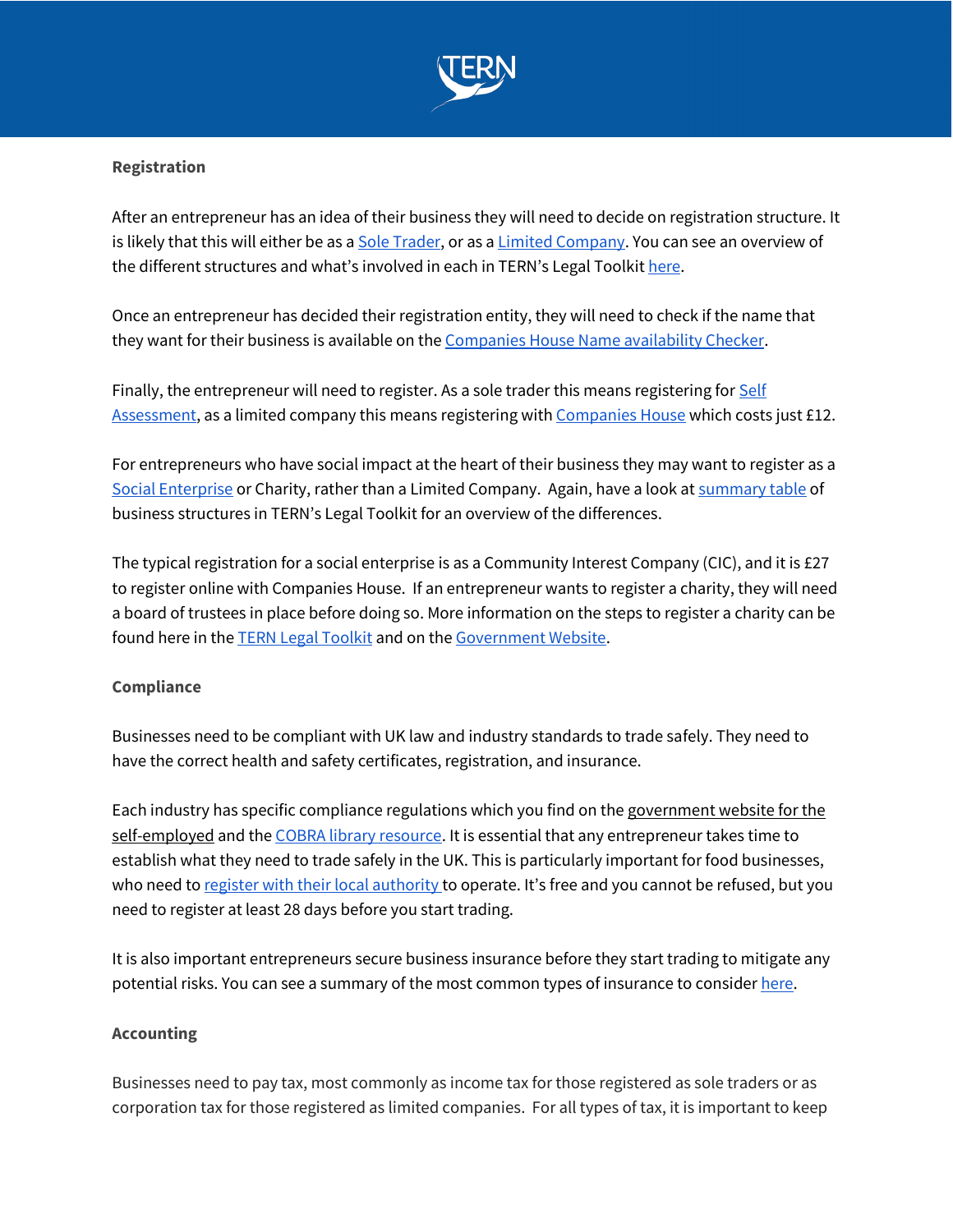

good accounting records and that entrepreneurs are aware that they will be required to submit a tax return on their income, expenses, profits and sales to the UK government once a year.

An accountant is the easiest way to ensure that this is done correctly and to avoid fines. Please note, this will cost money and the cost will vary depending on the size of the business. However, it is recommended to get an accountant once you start trading, just to be on the correct side of HMRC. Remember they are not the enemy and want businesses to succeed!

The costs of running the business can be offset against the tax an entrepreneur will pay, so it is important they remember to keep all receipts to submit to an accountant. It is worth keeping a very simple expenses spreadsheet along with receipts so that an accountant can easily file a tax return for an entrepreneurs business.

#### **Practically support their business**

Whilst an entrepreneur is making sure their business is registered and ready to trade safely, there are a number of other ways you may be able to practically support them in strengthening their idea. These are focused on one of the most important steps for any business: testing!

Testing is an essential part of knowing if customers will buy from your business and what you need to improve to grow and strengthen your business. It doesn't matter what stage a business is at, testing is always important. To support an entrepreneur with testing you can:

- 1. **Give Feedback:** giving honest, constructive feedback on a product or service is essential if an entrepreneur is to succeed. Focus comments on what can practically be improved to strengthen what you most enjoyed about their product/service.
- 2. **Testing events:** a general rule of thumb is the more feedback the better! A testing event is a great way to bring together your friends, family and even the wider community to support an entrepreneur with an early stage idea. Make sure they have a clear idea of what they want to learn from attendees and pay the entrepreneur for their time. It's important to legitimise their business even at an early stage. If you are bringing people together, it is important to make sure the event is safe - especially for food businesses - so refer back to th[e compliance](#page-3-1) [requirements](#page-3-1) in advance.
- 3. **Space in a local market:** if there is a local street market, negotiating a stall space for a one-off event or even a regularly monthly slot can be an extremely powerful way for an entrepreneur to test not only their products but the processes involved in trading. Street markets are often looking for new traders and can be very supportive with set-up so it's always worth reaching out!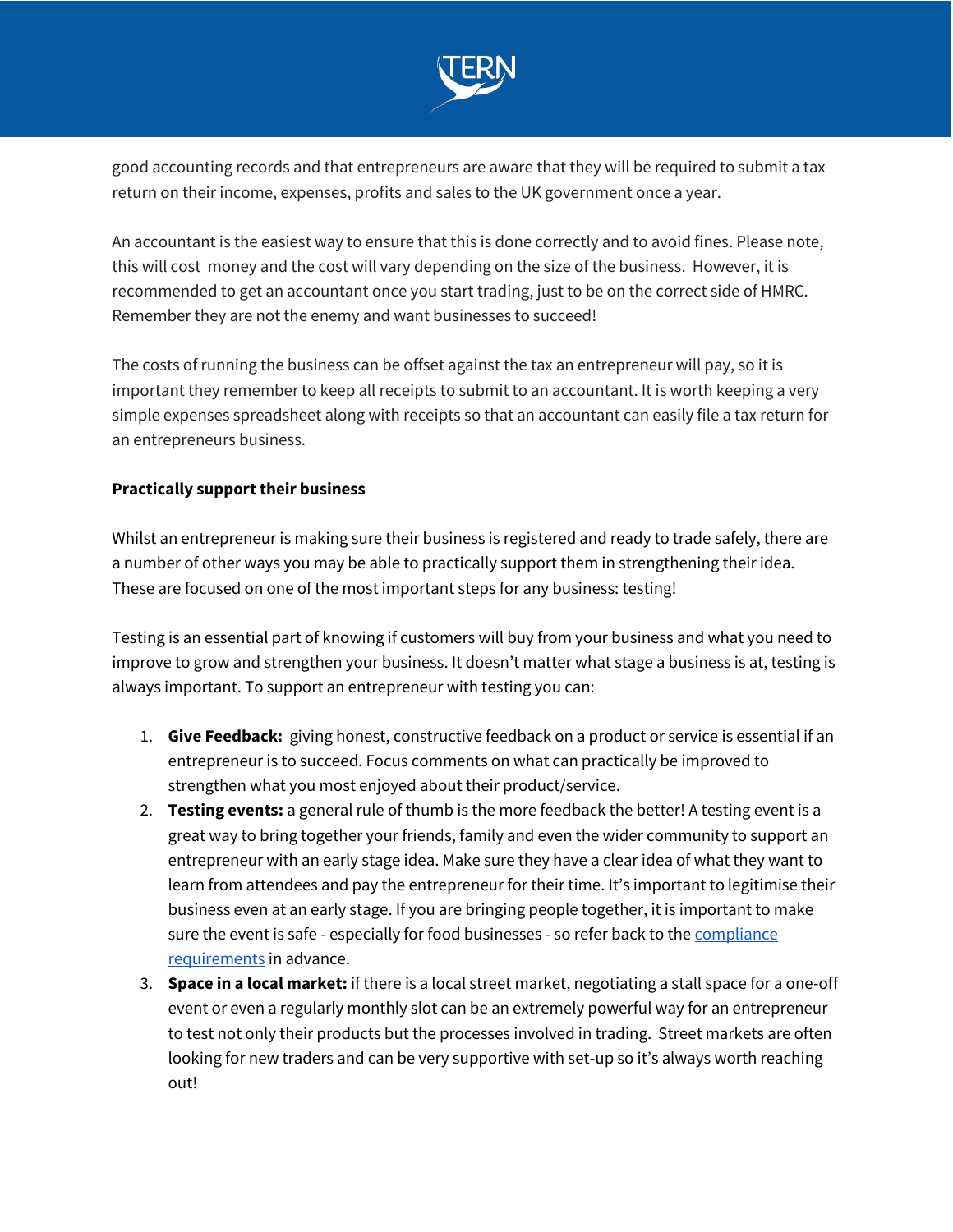

In all of the above steps, it is important to remember to work with, not for the entrepreneur. Go at their pace, and make an effort to support and not manage them throughout the journey. They will make mistakes (all entrepreneurs do!) but learning by doing is an essential part of becoming an independent trader.

# <span id="page-6-0"></span>**Section 3: Make A Referral**

#### **Targeted Support**

[TERN](http://wearetern.org/) is the leading provider of business support for refugee entrepreneurs in the UK. We have an active community of almost 200 refugee entrepreneurs and run programmes all year round for entrepreneurs at each step of business development including:

- the Ice Academy which combines part-time employment with support in creating a viable idea for the UK market.
- TakeOff, a business incubator focused on launching entrepreneurs with a developed idea into market and ensuring they start to trade sustainably.
- On Demand, targeted, flexible consultancy for trading entrepreneurs who need help solving business problems.

Their support is UK wide and free, and applications can be made at any time via this link: [bit.ly/hellotern.](http://bit.ly/hellotern) Entrepreneurs are always guaranteed a face to face session with one of their team and a positive referral if TERN is unable to support them with their current needs.

There is also increasingly local targeted business support for refugees depending on where you are in the UK, including fro[m ACH](https://ach.org.uk/) in the West Midlands an[d MENTA](https://www.menta.org.uk/) in East Anglia. You can see if there are any organisations local to you via the Centre For Entrepreneurs [Refugee Entrepreneurship Network.](https://centreforentrepreneurs.org/networks/refugee-entrepreneurship-network/)

#### **Local Support**

The UK also has a strong network of mainstream business support providers for small businesses. If any entrepreneur you are working with is struggling to access support, it is alway worth making multiple referrals and your regional growth hub is a great place to start. You can find the one closest to yo[u here.](https://www.lepnetwork.net/local-growth-hub-contacts/)